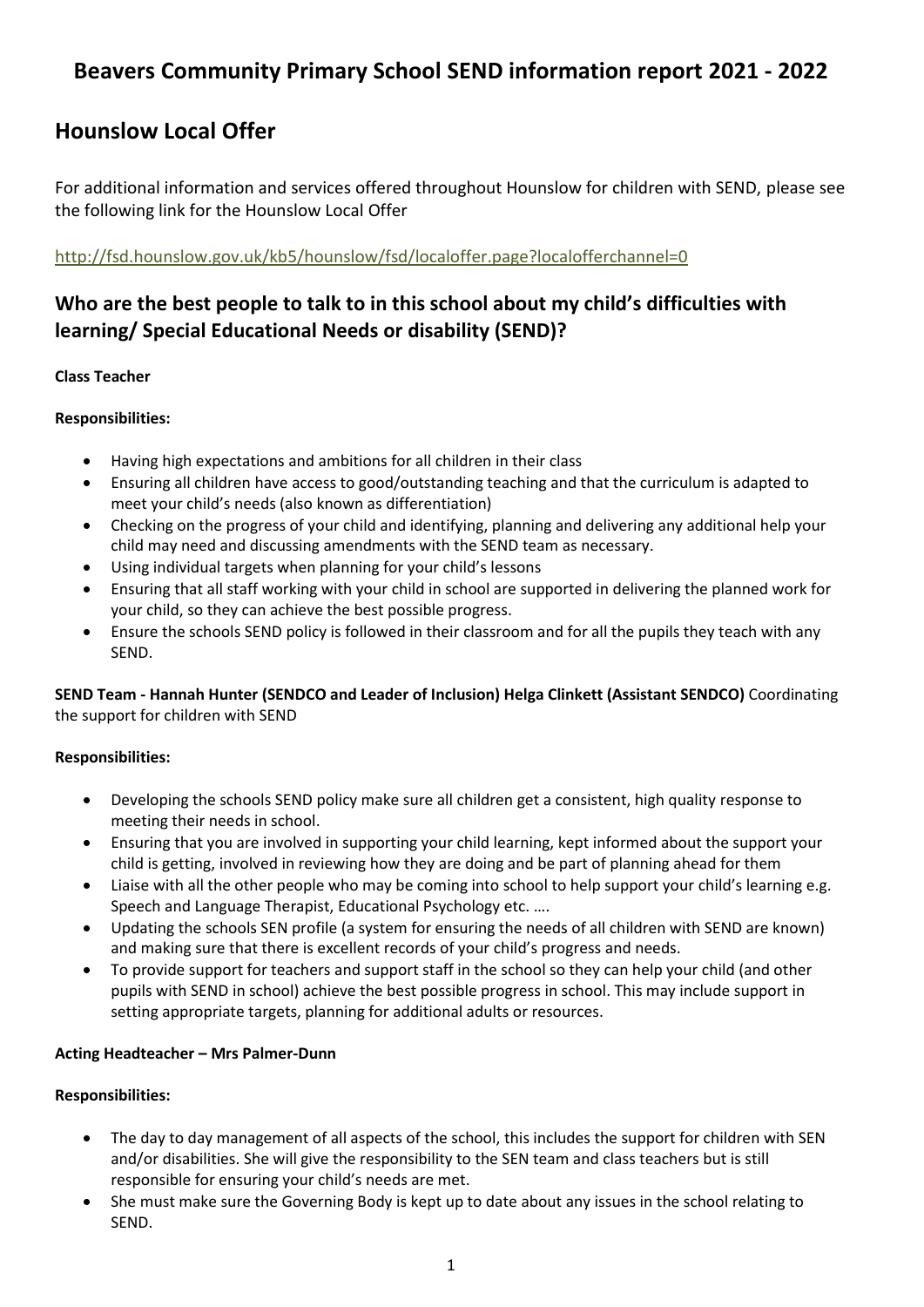#### **SEND Governor**

#### **Responsibilities:**

- Making sure that the school has appropriate provision and has made necessary adaptions to meet the needs of all children in the school.
- Making sure that the necessary support is made for any child who attends the school who has SEND.

# **How does the school identify a child who may need extra help or have Special Education Needs?**

- A child may be identified as making less than expected progress at termly Pupil Progress meetings.
- A child may continue to make little or no progress in specific areas over a long period;
- A child continues working below the expected standards
- A child may have emotional difficulties which substantially and regularly interfere with the child's own learning or that of the class group.
- A child may have sensory or physical needs, and requires additional specialist equipment or regular advice or visits by a specialist service;
- A child may have ongoing communication or interaction difficulties that impede the development of social relationships and cause substantial barriers to learning.
- Parents may raise concerns over their child's learning or behaviour.
- If a child is new to the school we will discuss their needs with previous nursery or school.

### **How will the school support my child with Special Educational Needs?**

#### *Good Quality Teaching to meet the needs of all pupils*

For your child this would mean:

- All teachers will have the highest possible expectations for your child and all pupils in their class.
- All teaching will be based on building on what your child already knows, can do and understand.
- Your child's teacher will put in place different ways of teaching so that your child is fully involved in learning in class. This may involve things like using more practical learning or providing resources adapted for your child.

#### *Specific group work with in a smaller group of children.*

This group, often called Intervention groups by schools, may be

- Run in the classroom or outside in a separate teaching space.
- Run by a teacher or most often a Teaching assistant who has had training to run these groups.

For your child this would mean:

- He/ She will engage in group sessions with specific targets to help him/her to make more progress.
- A Learning Support Assistant/teacher or outside professional (such as a Speech and Language Therapist) will run these small group sessions using the teacher's plan or a recommended programme.

This type of support is available for any child who has specific gaps in their understanding of a subject/area of learning.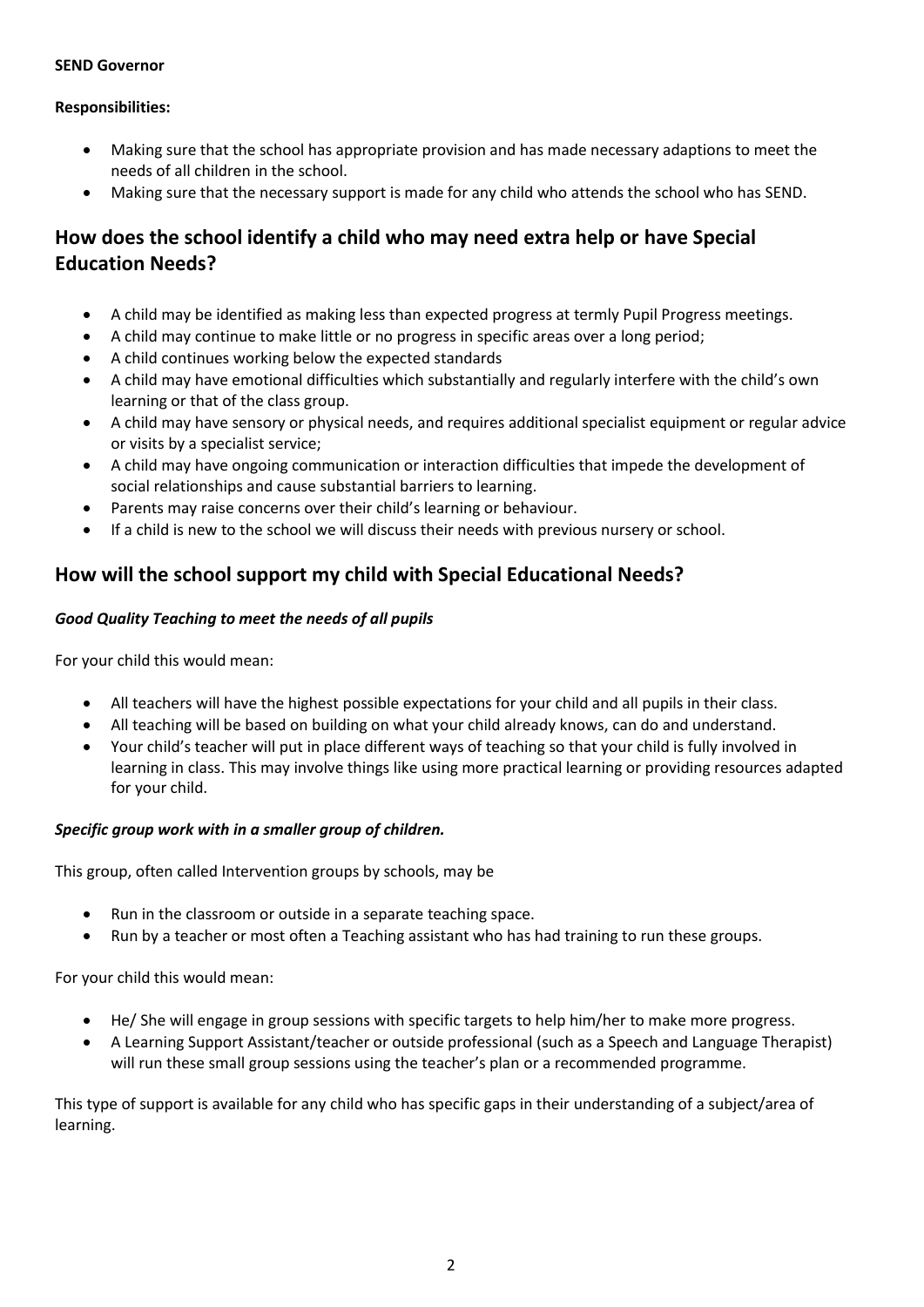#### *Specialist groups run by outside agencies e.g. Speech and Language therapy OR Specialist Physical support teaching assistant.*

- Local Authority central services such as The Bridge Behaviour Outreach Team, SENSS (for students with a physical, hearing or visual need) or Early Intervention Service (EIT)
- Outside agencies such as the Speech and Language therapy (SALT) Service and Occupational Therapy (OT)

For your child this would mean:

- Your child will have been identified by the class teacher (or you will have raised your worries) as needing more specialist input instead of or in addition to quality first teaching and intervention groups.
- You will be asked to come to a meeting to discuss your child's progress and help plan possible ways forward.
- You may be asked to give your permission for the school to refer your child to a specialist professional e.g. a Speech and Language Therapist or Educational Psychologist. This will help the school and yourself understand your child's particular needs better and be able to support them better in school.
- The specialist professional will work with your child to understand their needs and make recommendations, which may include:
	- o Making changes to the way your child is supported in class e.g. some individual support or changing some aspects of teaching to support them better
	- $\circ$  Support to set a Pupil Support Plan using their expertise to set better targets.
	- $\circ$  A group run by school staff under the guidance of the outside professional e.g. a social skills group
	- o A group or individual work with outside professional

This type of support is available for children with specific barriers to learning that cannot be overcome through Quality First Teaching and intervention groups.

#### *Specified Individual support*

This is usually provided via a Health and Care Plan (EHCP).This means your child will have been identified by the class teacher/SENDCO as needing a particularly high level of individual or small group teaching which cannot be provided from the budget available to the school.

Usually your child will also need specialist support in school from a professional outside the school. This may be from:

- Local Authority central services such as Educational Psychologist or SENSS ( for students with a physical, hearing or visual need)
- Outside agencies such as the Speech and Language therapy (SALT) Service, Occupational Therapy (OT) and Learning Assessment services.

For your child this would mean:

- The school (or you) can request that the Local Authority carry out a statutory assessment of your child's needs. This is a legal process which sets out the amount of support that will be provided for your child.
- After the school have sent in the request to the Local Authority (with a lot of information about your child, including some from you), they will decide whether they think your child's needs (as described in the paperwork provided), seem complex enough to need a statutory assessment. If this is the case they will ask you and all professionals involved with your child to write a report outlining your child's needs. If they do not think your child needs this, they will ask the school to continue with the support at School.
- After the reports have all been sent in the Local Authority will decide if your child's needs are severe, complex and lifelong and that they need more than 20 hours of support in school to make good progress. If this is the case they will write an EHC Plan. If this is not the case, they will ask the school to continue with the support at School and also set up a meeting in school to ensure a plan is in place to ensure your child makes as much progress as possible.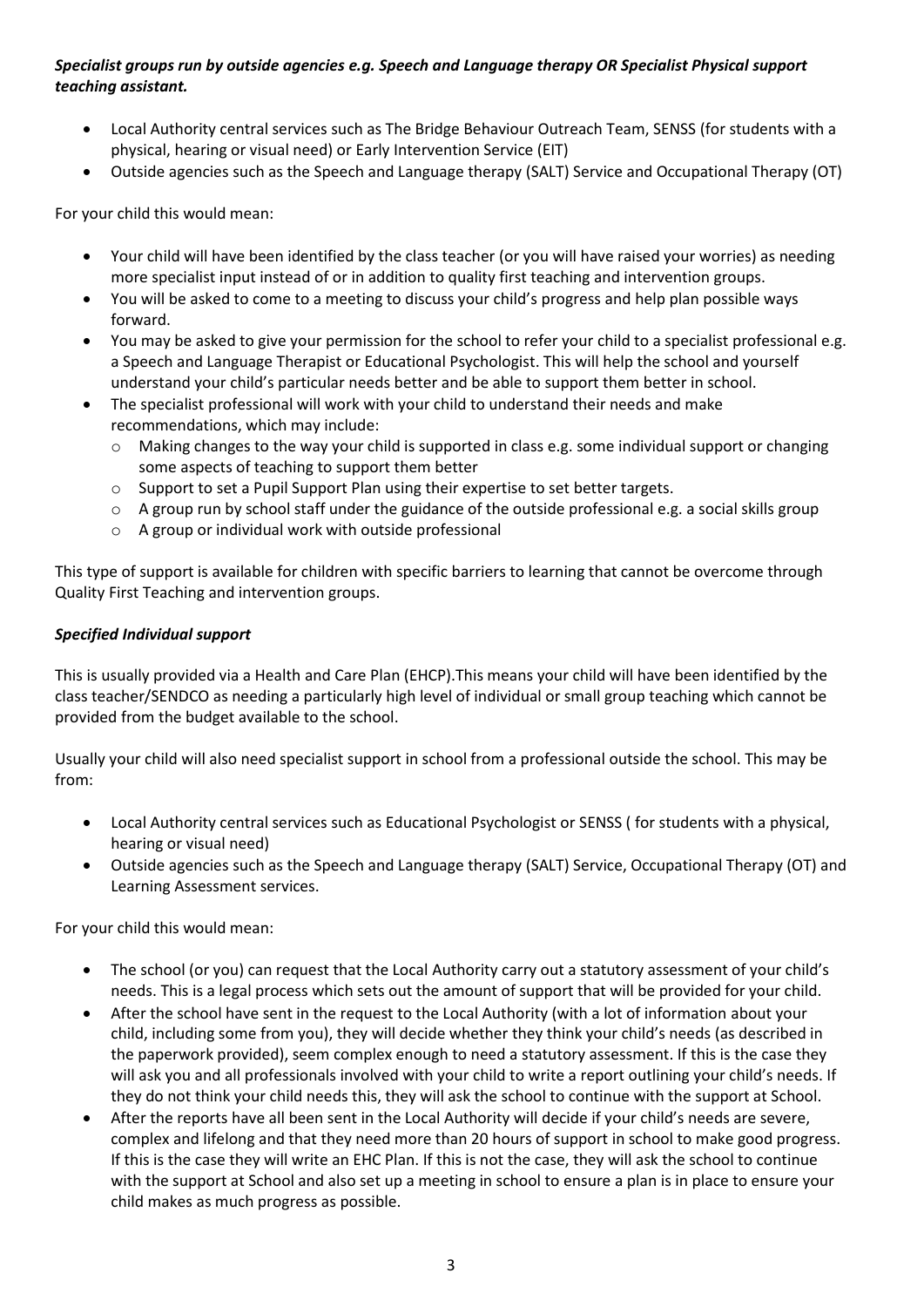- The EHC Plan will outline the number of hours of individual/small group support your child will receive from the LA and how the support should be used and what strategies must be put in place. It will also have long and short term goals for your child.
- The additional adult may be used to support your child with whole class learning, run individual programmes or run small groups including your child.

This type of support is available for children whose learning needs are:

• Severe, complex and lifelong

### **How can I let the school know I am concerned about my child's progress in school?**

- If you have concerns about your child's progress you should speak to your child's class teacher initially.
- If you are not happy that the concerns are being managed and that your child is still not making progress you should speak to the SENDCO or Headteacher
- If you are still not happy you can speak to the school SEND Governor.

### **How will the school let me know if they have any concerns about my child's learning in school?**

- If your child is then identified as not making progress the school will set up a meeting to discuss this with you in more detail and to:
	- o Listen to any concerns you may also have.
	- o plan any additional support your child may receive
	- $\circ$  discuss with you any referrals to outside professionals to support your child's learning

# **How is extra support allocated to children and how do they move between the different levels?**

- The school budget, received from Hounslow LA, includes money for supporting children with SEND.
- The Head Teacher decides on the budget for Special Educational Needs and Disabilities in consultation with the school governors, on the basis of needs in the school.
- The Senior Leadership Team and SENDCO discuss all the information they have about SEND in the school, including:
	- o the children getting extra support already
	- o the children needing extra support
	- o the children who have been identified as not making as much progress as would be expected

And decide what resources/training and support is needed.

• All resources/training and support are reviewed regularly and changes made as needed.

### **Who are the other people providing services to children with an SEND in this school?**

Directly funded by the school:

- Additional Speech and Language Therapy input to provide a higher level of service to the school.
- The Bridge Behaviour outreach
- Occupational Therapist to support pupils with OT as part of their EHCP

Paid for centrally by the Local Authority but delivered in school:

- Educational Psychology Service
- Speech and Language Therapy (provided by Health but paid for by the Local Authority).
- SENSS (Physical, visual or hearing needs)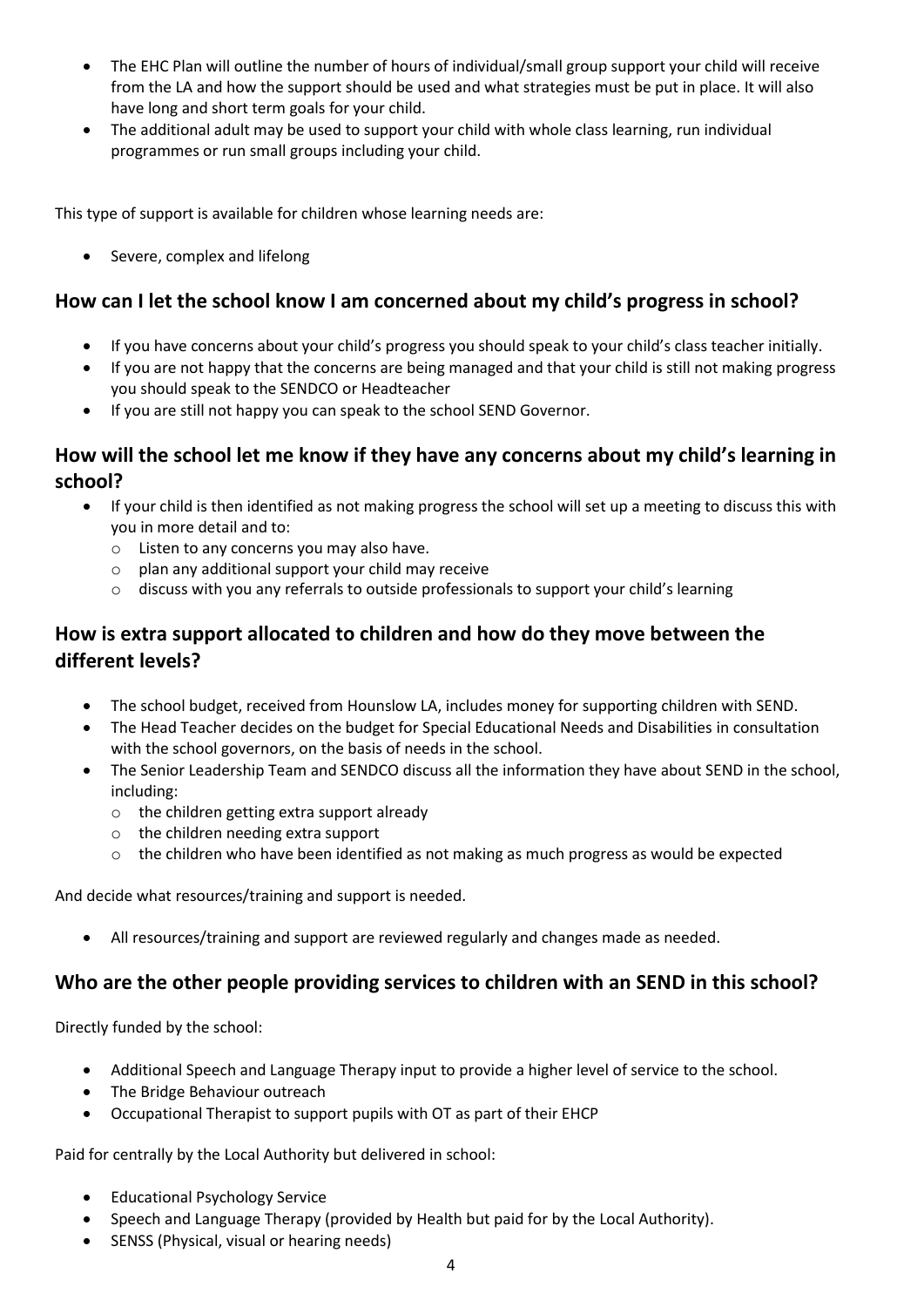Provided and paid for by the Health Service but delivered in school:

- School Nurse
- Occupational Therapy
- Physiotherapy
- CAMHS (Child and Adolescent Mental Health Service)

# **How are the teachers in school helped to work with children with SEND and what training do they have?**

- One of the roles of the SEND Team is to support the class teacher in planning for children with SEND.
- Teachers are supported by the SEND team and outside agencies if relevant in setting and reviewing targets for children with SEND.
- The school provides continued professional development (CPD) for all staff to improve the teaching and learning of children including those with SEND. This includes whole school training on SEND issues such as dyslexia, autism and Speech and language difficulties.
- Individual teachers and support staff attend training courses run by outside agencies that are relevant to the needs of specific children in their class e.g. supporting children with ASD
- Newly Qualified teachers receive additional training through a borough weekly training programme for NOT<sub>s</sub>.

# **How will the teaching be adapted for my child with SEND?**

- Class Teachers plan lessons according to the specific needs of all groups of children in their class, and will ensure that your child's needs are met.
- Your child will work towards individual targets in Maths and Literacy so they are aware of and know how to make their next steps of progress.
- Specially trained support staff can adapt the teachers planning to support the needs of your child where necessary.
- Specific resources and strategies will be used to support your child individually and in groups.
- Planning and teaching will be adapted on a daily basis if required to meet your child's learning needs.

# **How will we measure the progress of your child in school?**

- Your child's progress is continually monitored by his/her class teacher. Any concerns can be discussed at weekly inclusion meetings.
- His/her progress is reviewed formally every term in pupil progress meetings and a National Curriculum level given in reading, writing and maths.
- If your child is in Year 1 and above, but is not yet at National Curriculum levels, a more sensitive assessment tool is used which shows their level in more detail and will also show smaller but significant steps of progress. The levels are called 'P levels'.
- At the end of each key stage (i.e. at the end of year 2 and year 6) all children are required to be formally assessed using Standard Assessment Tests (SATS). This is something the government requires all schools to do and are the results that are published nationally.
- Children with a Statement/ECHP or those supported by external agencies will have a Pupil Support Plan which will be reviewed with your involvement, every term and the plan for the next term made.
- The progress of children with a statement of SEND/ EHC Plan is formally reviewed at an Annual Review with all adults involved with the child's education.
- The SEND team will also monitor that your child is making good progress within any individual work and in any group that they take part in.